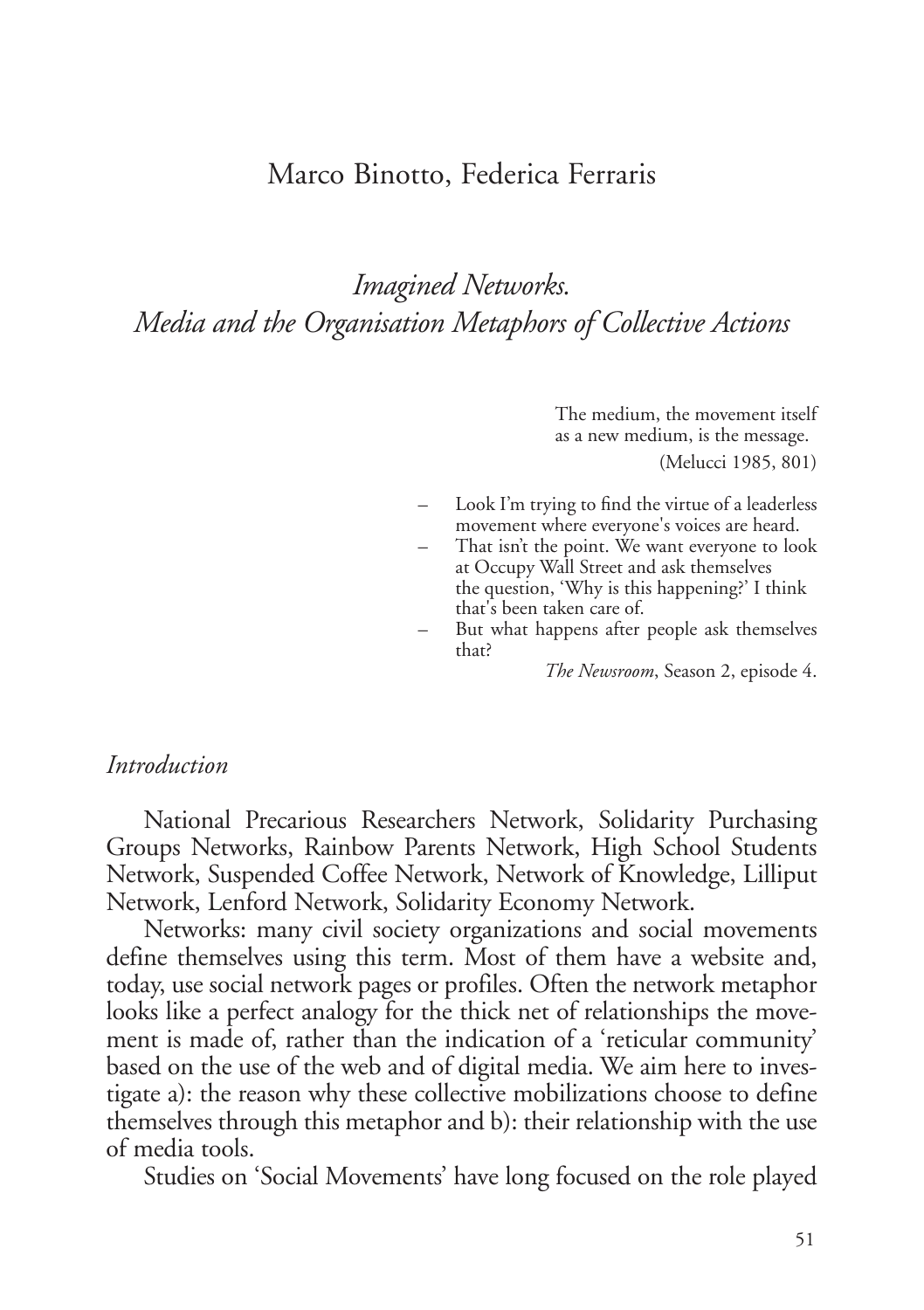by communication technologies in identity construction and on the role of collective action coordination to increase creativity and collective proactive capacity (Tilly, 1978; Bimber, Flanagin, and Stohl, 2005; della Porta, 2009; McCaughey and Ayers, 2013; Tilly and Wood, 2013; Gerbaudo and Treré, 2015). The purposes and self-definition of the organization of a social movement are crucial in defining its structure and its identity building process (Hunt and Benford, 2008; Flesher Fominaya, 2010; Diani, 2013). Organisational studies have also focused their attention on the metaphors used to image and describe a structure or community and its identity (Koch and Deetz, 1981; Grant and Oswick, 1996; Morgan, 1998).

### *Network as an organisational image*

The word network, as a noun and as a definition, is both 'a metaphor' to define the organization and 'a proposal'; the vision of what it aspires to represent. The network metaphor looks like the perfect analogy for the structure of the movement, its organization, and more significantly the way in which different people unravel their subjective experience of being part of a social movement. All movements work as a web. To put it better, they can be defined as social networks, and studied as «complex and highly heterogeneous network structures» (Diani, 2003: 1). The pioneering work by Mario Diani attests to the effectiveness of analysing the form and density of networks and connections a social movement is shaped by (Diani, 1995; Diani and McAdam, 2003). The network metaphor and the use of social network analysis tools have long since been used in the study of social movements and contentions protests.

However, the hypothesis we suggest here is different. Something changes radically when the movement itself defines the network as «the image of their communion» (Anderson, 2006: 6). It tries to function as network. To take the shape of 'that' web. These organisational forms seem to emerge similarly both from «new social movements» born in the Seventies and Eighties of the twentieth century: they had a segmentary, polycentric and networked structured described by Gerlach and Hine (1970) at that time. This frame seems to impose itself also recently, even more compellingly, when information and communication technologies have allowed to reproduce faithfully such technological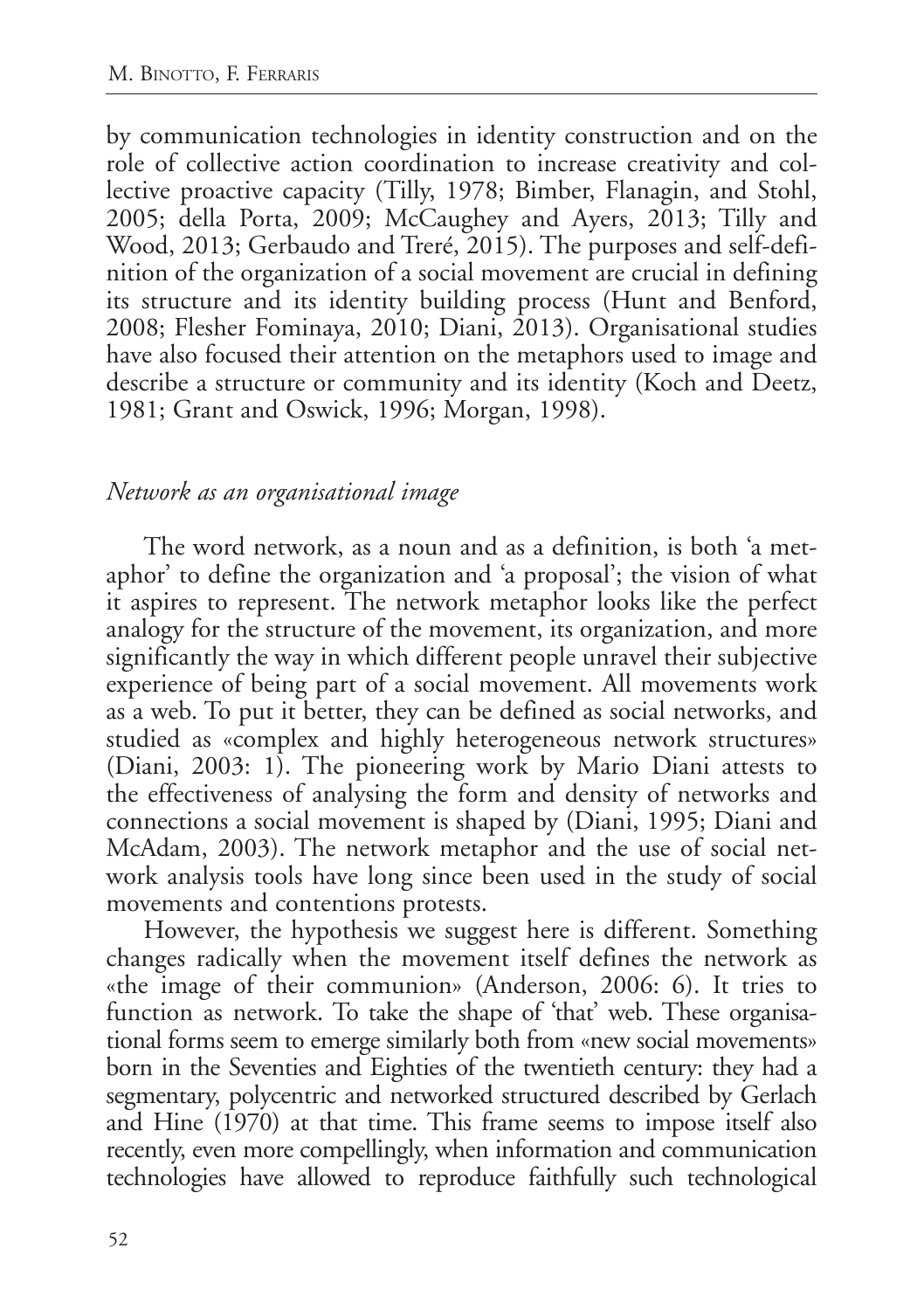connectivity, while also offering an apt metaphor to describe them. However, this organizational model was not exempt from criticism, since it is inappropriate for ensuring efficacy and efficiency in collective action (Melucci, 1989). Today the definition of network appears to magically sort out all risks and idiosyncrasies towards top-down and institutionalised organisational forms. This vocation emerged strongly in the media-policy framework, and subsequently in scientific debates since the 'rise' of the Seattle Global Justice Movement in November 1999 (della Porta, 2009). Its «Lilliputian strategy» – as imagined by Brecher and Costello – will inspire one of the founding organizations of the Genoa Social Forum born in Italy in 2001, the Rete di Lilliput (Saroldi, 2003; Castagnola, 2004):

«Just as the corporate strategy creates worldwide production net- works linking separate companies, the Lilliput Strategy envisions strong local grassroots organizations that embed themselves in a network of mutual aid and strategic alliances with similar movements around the globe». (Brecher and Costello, 1995: 106)

Around this specular opposition is an emphasis on the 'networking' structure: on the one hand, the network appears to be the best tool for dealing with a contender functioning as a web, on the other the reticular configuration corresponds to the use of the web and digital technologies as organisational infrastructure. It is thus on one side coherent with the Zeitgeist, the best way to oppose, an isomorphic form of the institutions of the network society. We can also see the categories 'chosen' by these movements as 'endured' properties. The network image is the modern myth to institutionalize organisations, hence the movements organisations. Organising a movement as a network today still appears to be the most rational and effective way to achieve a collective action (Meyer and Rowan, 1977; Selznick, 1996; Powell and DiMaggio, 2012). Since the paramount definition by Bennett and Segerberg (2013) where the 'Seattle movement' was defined, scholars have used it to define this new form of collective action particular to Net-Activism:

«Connective action networks are typically far more individualised and technologically organised sets of processes that result in ac- tion without the requirement for collective identity framing or the levels of organisational resources required to respond effectively to opportunities». (Bennett and Segerberg, 2012: 751)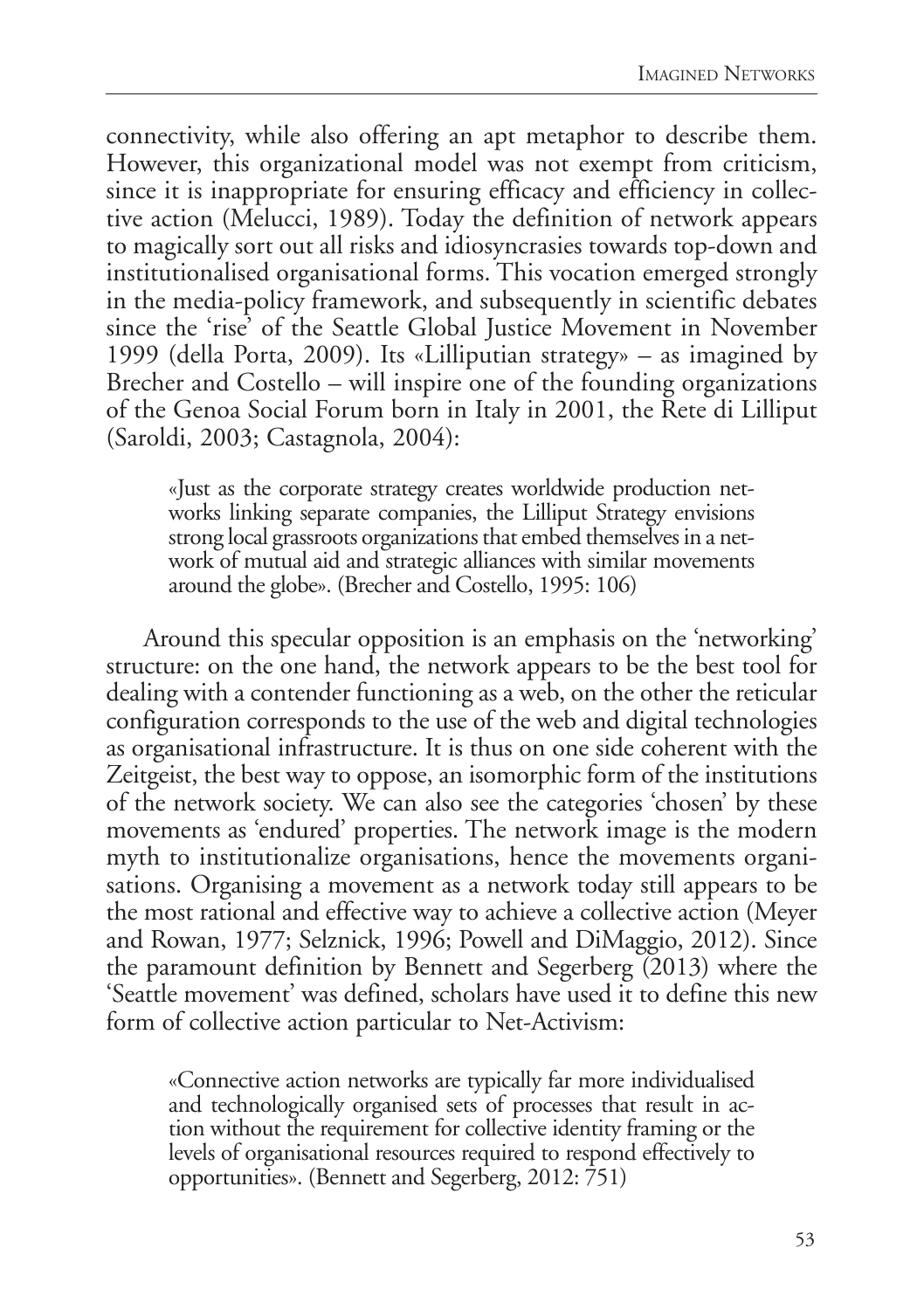Reference here is combined indissolubly with the image of a network portrayed by information technologies. In one of its founding documents *Una vita da rete* (document 5) the Rete di Lilliput is described as follows:

«We conceive the network both as a common frame beyond which various forces and knots can find an interest in acting together towards single topics and as the use of the *Internet as the privileged tool* to build up alliances». (Bologna & Rete di Lilliput, 2001: 61 our emphasis)

<span id="page-3-1"></span>The shape-network<sup>[1](#page-3-0)</sup> is something that allows to simultaneously weld and differentiate, to «*recombine* social fragmentation showing the various actors involved a common escape route», combined with the awareness that «today, we have no more opportunities of rigid and monochromatic gatherings». The representation is that of a construction made by leave gaps and weak ties (della Porta *et al.*, 2006). Such a trend has also designed contemporary forms of mobilisation which are more and more rooted in digital networks. In these terms the metaphor of the web appears fully consistent with «the new social morphology of our societies» (Castells, 2011: 500). If on the one hand social movements tend to use narratives and organisation forms such as the «networking logic» of new processes of production, experience, power, and culture, on the other hand highlight the strength particular to such logic, building up isomorphic opposition towards the powers of the network society.

It is not fortuitous that Manuel Castells himself, probably the most acute analyst of the passage to the Network Society, also became the storyteller of contemporary «networked social movements» (Castells, 2013). Leaderless and decentralized, diverse and digital, movements, without precise strategies and objectives, where preserving debate and rallies appear to be an aim *per se*. Where «the process is the message». Just as in the media of the network society.

<span id="page-3-0"></span><sup>&</sup>lt;sup>[1](#page-3-1)</sup> Seemingly, in the following years (2002-2007) the Networks and Districts of Solidarity Economy and the 'RES board' coordinating the existing local networks were created. The «Charter for the Italian Solidarity Economy Network (RES)» so defines the «Network strategy»:«to strengthen and expand the realm of the solidarity economy we are experimenting in different places the network strategy consisting of the construction of circuits where goods, services and information made in solidarity circulate and thus create space for a different economy» (p. 2).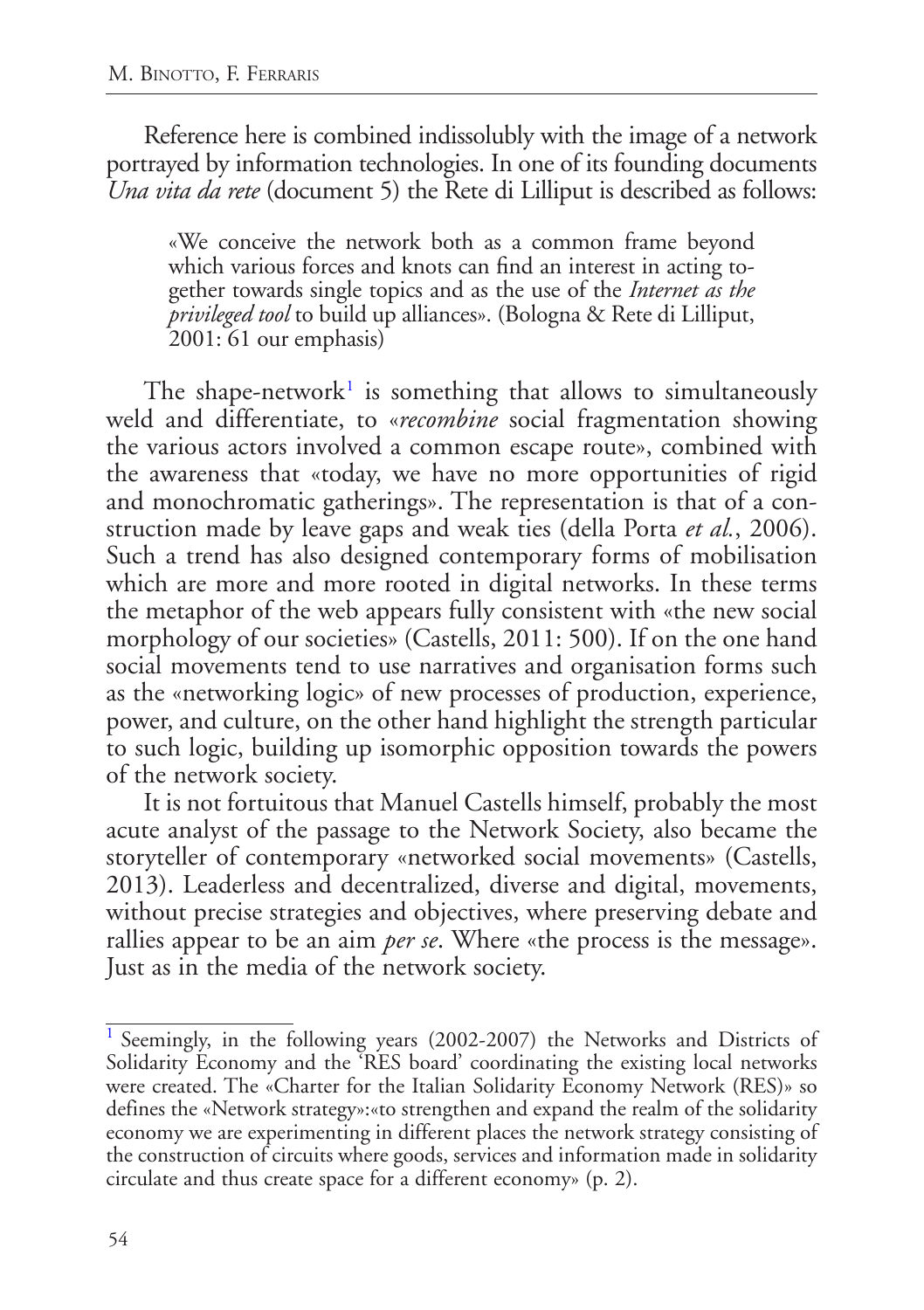## *Media as organisational technologies*

It should thus by now be clear that every movement has its own defining technology (McLuha, 1964; Bolter, 1984), while each medium shapes the organisational forms of movements and social actors. The organisational model of social movements referred to a precise organisational metaphor and to a specific medium. When the movement, before 1977, worked as a political party, its own communication structure was the newspaper; its voice. The party had 'one' positioning and 'one' policy. It was easily recognisable and shared so that it could be «technically reproduced» uniformly and repeatedly for its militants and leaders. Party newspapers were that voice. The structure appeared similar, the secretary of the party, his leading team, paired with the newspaper editor in chief, whose task was to collect the rumors and news from the peripheries and masses to choose and to sum up, to synthesize. Similarly to press capitalism, press information constructed the identification with the party newspaper as effect of similar views, as identification and belonging (Downing, 2001; Pasquali and Sorice, 2005). As in the case of the rise of nationalism according to Benedict Anderson's analysis, the newspaper created «an imagined community among a specific assemblage of fellow-readers» (2006: 64). Seemingly, in recent times to subscribe to a mailing list or a Facebook group, despite not representing the affiliation to a party or to an association, allows one to enter a fellow-reader's community, that (at least apparently) will share the same information, and will know the same things. The transitory and 'light' feature of these networks and movements should not surprise us, since they are built on tools which can be easily dispersed through space and grow temporarily and almost instantly borders and news, creating an also temporary and instant belonging. Rooted in the same tool of latest news, of journalism, or 'live' news, its working mechanisms remains similar to that introduced by Harold Innis in his analysis of the history of the media (1950): it is a medium emphasising the 'space' – «the immediacy of the transmission from remote and the control of the territory» – against media emphasising time, continuity and cultural steadiness (Miconi, 2001: 41). The newspaper-party, like the web-network allows the construction of organizations throughout the national (and international) territory in a cheap and instant manner (Earl and Kimport, 2011), but this same focus on the space dimension hardly allows to be consolidated through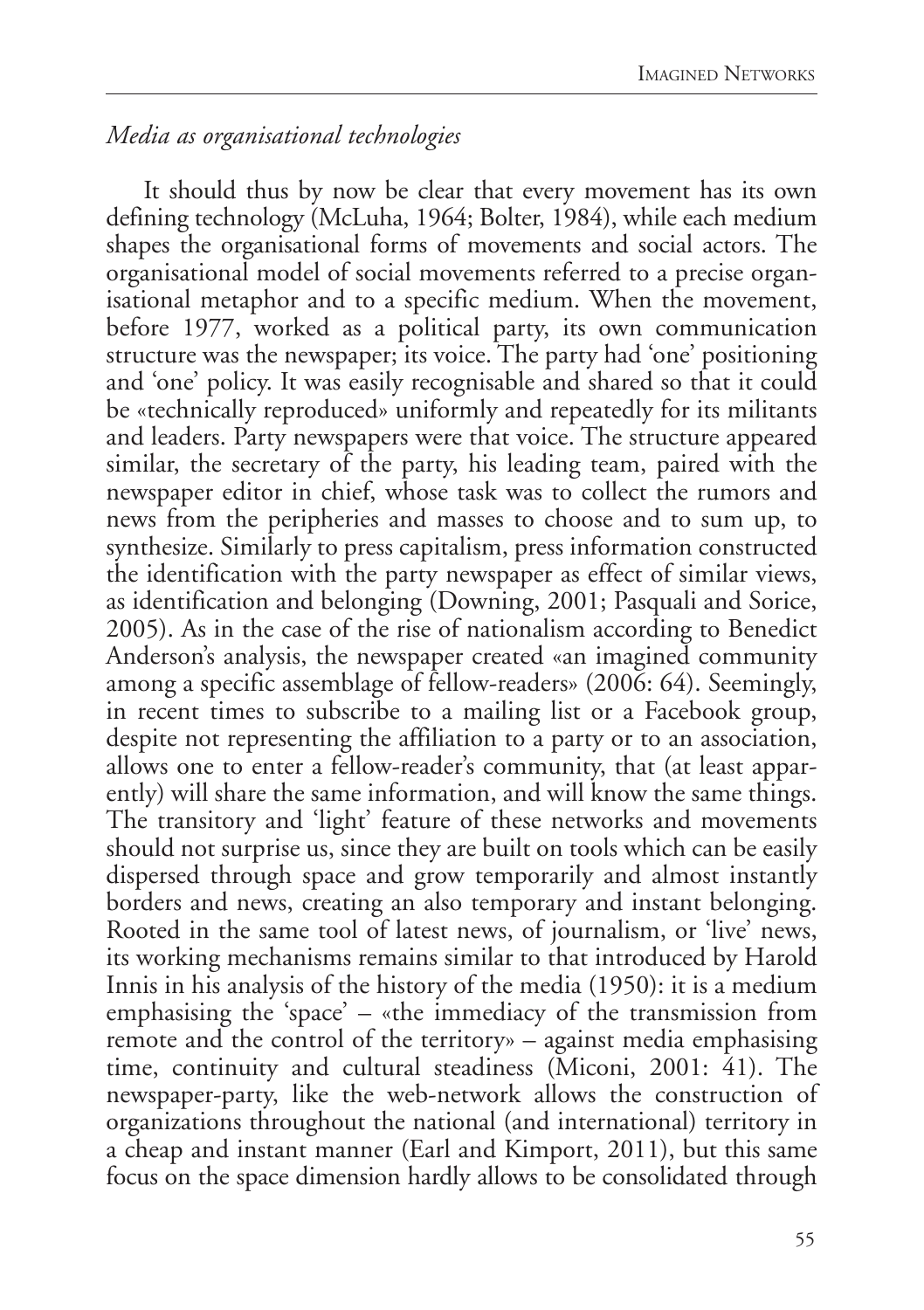time via this medium exclusively so as to generate steady and 'heavy' identities.

The network is an organisation more explicitly based as an 'oral space' of co-existence and community, built on praxes and narratives and not on rules, positions or belongings which, as Czarniawska (1997) recalls, are rooted in their repetition. To some extent, motivation and boundaries are reconstructed every day, and their being together is built on conversation and connectedness. To operate, the network must constantly talk, account and share information. The newspaper constructs a univocal message, which once defined and constructed spreads itself as it is. The network is conversely rooted in the hope that «more people join and help reshape the message» (Jenkins, 2011; Jenkins, Ford and Green, 2013). The former publishes a headline; the latter a hashtag. It is so true that hashtag features the way in which new social movements define and act.

Each #movement thus becomes a network. Social network sites can then become its organizational form and its means of expression. The purpose is no longer to achieve a specific goal, rather instead «Refusing to anchor a singular meaning» but willing to «keep[s] the conversations alive», to «provoke discussion» (Jenkins, 2011). To keep the net on line.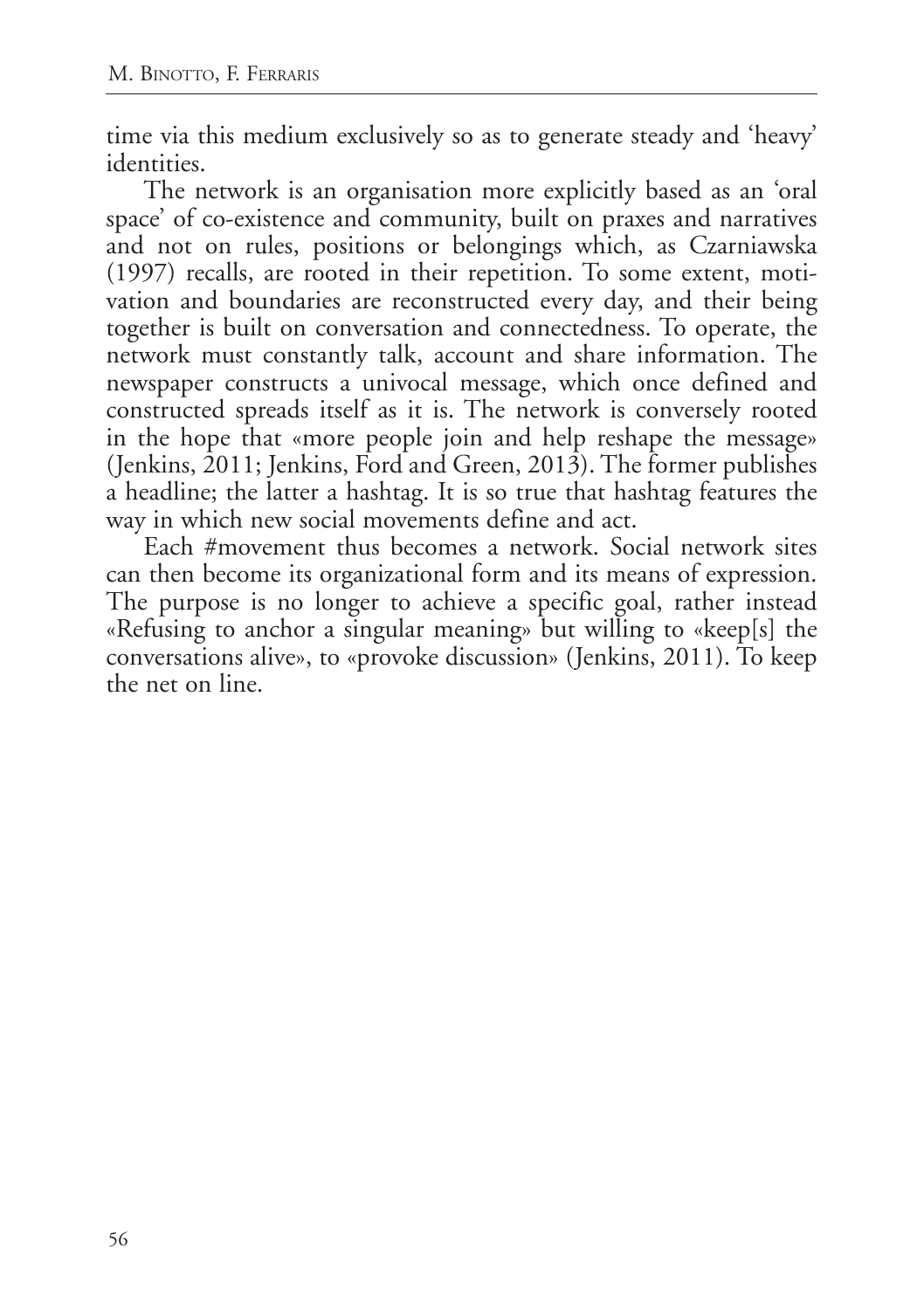**REFERENCES** 

- Anderson, B. (2006). *Imagined Communities: Reflections on the Origin and Spread of Nationalism*. London-Newyork: Verso.
- BENNETT, L.W. and SEGERBERG, A. (2012). The logic of connective action. *Information, Communication & Society*, 15(5), 739-768.
- BENNETT, L.W. and SEGERBERG, A. (2013). *The Logic of Connective Action*: *Digital Media and the Personalization of Contentious Politics*. Cambridge: Cambridge University Press.
- BIMBER, B., FLANAGIN A. and STOHL, C. (2005). Reconceptualizing Collective Action in the Contemporary Media Environment. *Communication Theory*, 15 (4), 365-388.
- BOLOGNA, G. and RETE DI LILLIPUT (2001). *La Rete di Lilliput: alleanze*, *obiettivi, strategie*. Bologna: EMI.
- BOLTER, J.D. (1984). *Turing's Man: Western Culture in the Computer Age*. Chapel Hill: UNC Press Books.
- Brecher, J. and Costello T. (1995). *Global Village Or Global Pillage: Economic Reconstruction from the Bottom Up*. Boston: South End Press.
- Castagnola, A. (2004). *Confessioni di un lillipuziano: identità, organizzazione, documenti della Rete Lilliput*. Bologna: EMI.
- Castells, M. (2011). *The Rise of the Network Society: The Information Age: Economy, Society, and Culture*. John Wiley & Sons.
- Castells, M. (2013). *Networks of Outrage and Hope: Social Movements in the Internet Age.* Cambridge, Mass.: Polity Press.
- Czarniawska, B. (1997). *Narrating the Organization: Dramas of Institutional Identity*. Chicago: University of Chicago Press.
- della Porta, D., (ed.) (2009). *Democracy in Social Movements*. New York: Palgrave Macmillan.
- della Porta, D., Mosca, L., Reiter, H., and Andretta, M. (2006). *Globalization from below: Transnational activists and protest networks*. Vol. 26. Minneapolis: University of Minnesota Press.
- Diani, M. (1995). *Green Networks. A Structural Analysis of the Italian Environmental Movement*. Edinburgh: Edinburgh University Press.
- Diani M. (2003). Social Movements, Contentious Actions, and Social Networks: 'From Metaphor to Substance'?. In Diani M. and McAdam D. (eds.). *Social Movements and Networks: Relational Approaches to Collective Action*, Oxford University Press, 1-18.
- Diani M. (2013). Networks and Social Movements. In Snow D.A *et al.*, *The Wiley-Blackwell Encyclopedia of Social and Political Movements*.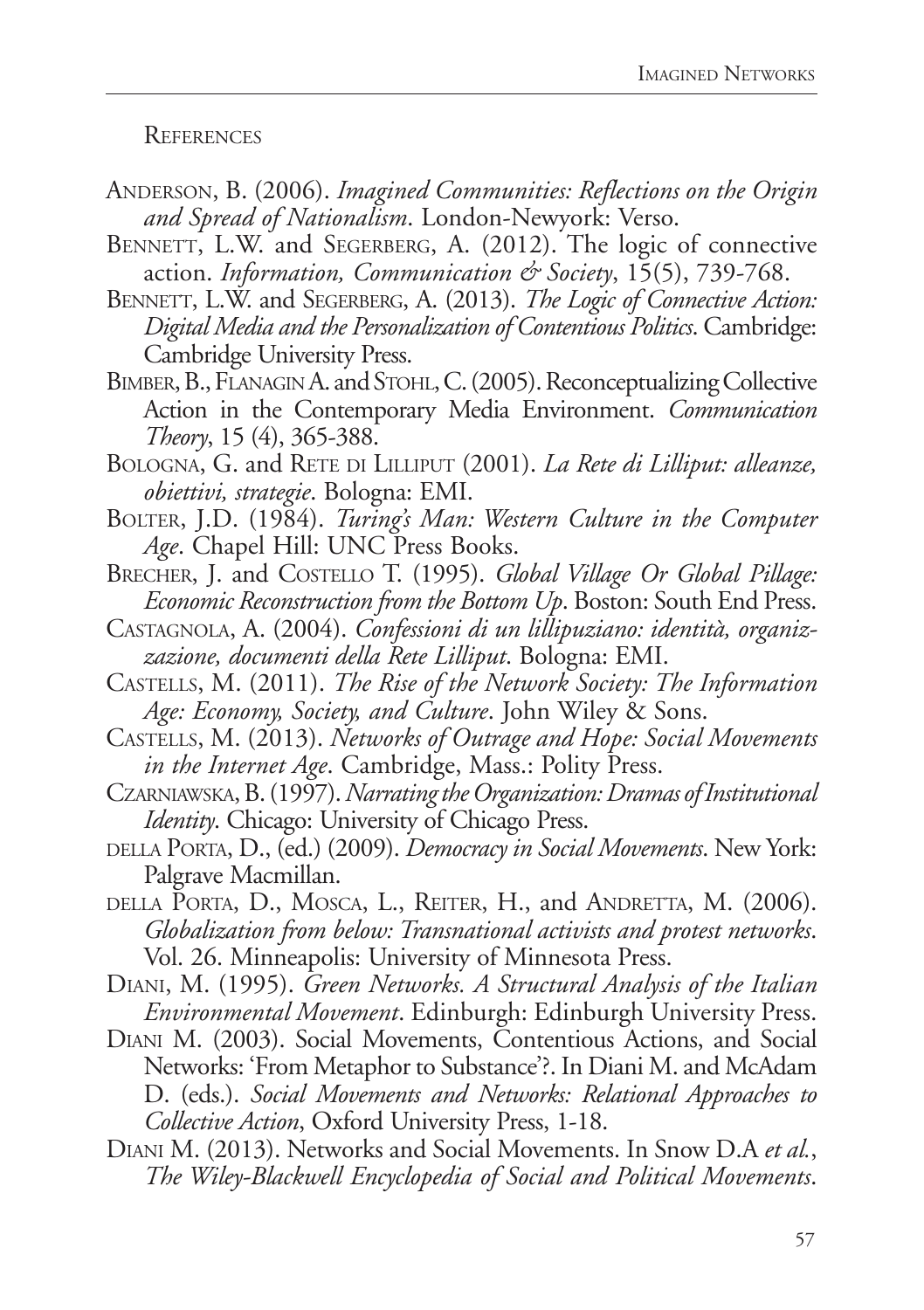Malden: Blackwell Publishing Ltd.

- DIANI, M. and McADAM, D. (2003). *Social Movements and Networks: Relational Approaches to Collective Action: Relational Approaches to Collective Action*. Oxford: Oxford University Press.
- Downing, J. (2001). *Radical media: Rebellious communication and social movements*. SAGE Publications, Incorporated.
- Earl, J. and Kimport K. (2011). *Digitally Enabled Social Change: Activism in the Internet Age*. Cambridge, Mass.: MIT Press.
- Flesher Fominaya, C. (2010). Collective Identity in Social Movements: Central Concepts and Debates. *Sociology Compass*, 4(6), 393-404.
- GERBAUDO, P. and TRERÉ, E. (2015). In search of the 'we' of social media activism: introduction to the special issue on social media and protest identities. *Information, Communication & Societ*, 18 (8), 865-871.
- Grant, D. and Oswick, C. (1996). *Metaphor and Organizations*. London: SAGE Publications.
- HUNT, S. and BENFORD, R. (2008). Collective Identity, Solidarity, and Commitment. In Snow, D.A., Soule, S.A., and Kriesi, H. (eds.), *The Blackwell Companion to Social Movements*, 433-460. New York: John Wiley & Sons.
- Innis, H.A. (1950). *Empire and Communications*. Toronto: Dundurn.
- Luther, P.G. and Hine, V.H. (1970). *People, Power, Change: Movements of Social Transformation*. Indianapolis: Bobbs-Merrill.
- Jenkins, H. (2011). 'The Revolution Will Be Hashtagged': The Visual Culture of the Occupy Movement. *The Official webblog of Henry Jenkins*, <[http://henryjenkins.org/2011/10/the\\_revolution\\_will\\_be\\_](http://henryjenkins.org/2011/10/the_revolution_will_be_hashtag.html) [hashtag.html>](http://henryjenkins.org/2011/10/the_revolution_will_be_hashtag.html) (last access 24.03.2017).
- JENKINS, H., FORD, S., and GREEN, J. (2013). *Spreadable Media: Creating Value and Meaning in a Networked Culture*. New York: NYU Press.
- KOCH, S. and DEETZ, S. (1981). Metaphor analysis of social reality in organizations. *Journal of Applied Communication Research*, 9(1), 1-15.
- McCaughey, M. and Ayers, D.M. (2013). *Cyberactivism: Online Activism in Theory and Practice*. London-New York: Routledge.
- McLuhan, M. (1964). *Understanding media; the extensions of man*. (1st ed.). New York: McGraw-Hill.
- Melucci, A. (1985). The Symbolic Challenge of Contemporary Movements. *Social Research*, 52(4), 789-816.
- Melucci, A. (1989). *Nomads of the Present: Social Movements and Individual Needs in Contemporary Society*. London: Hutchinson Radius.
- Meyer, J.W. and Rowan, B. (1977). Institutionalized Organizations: